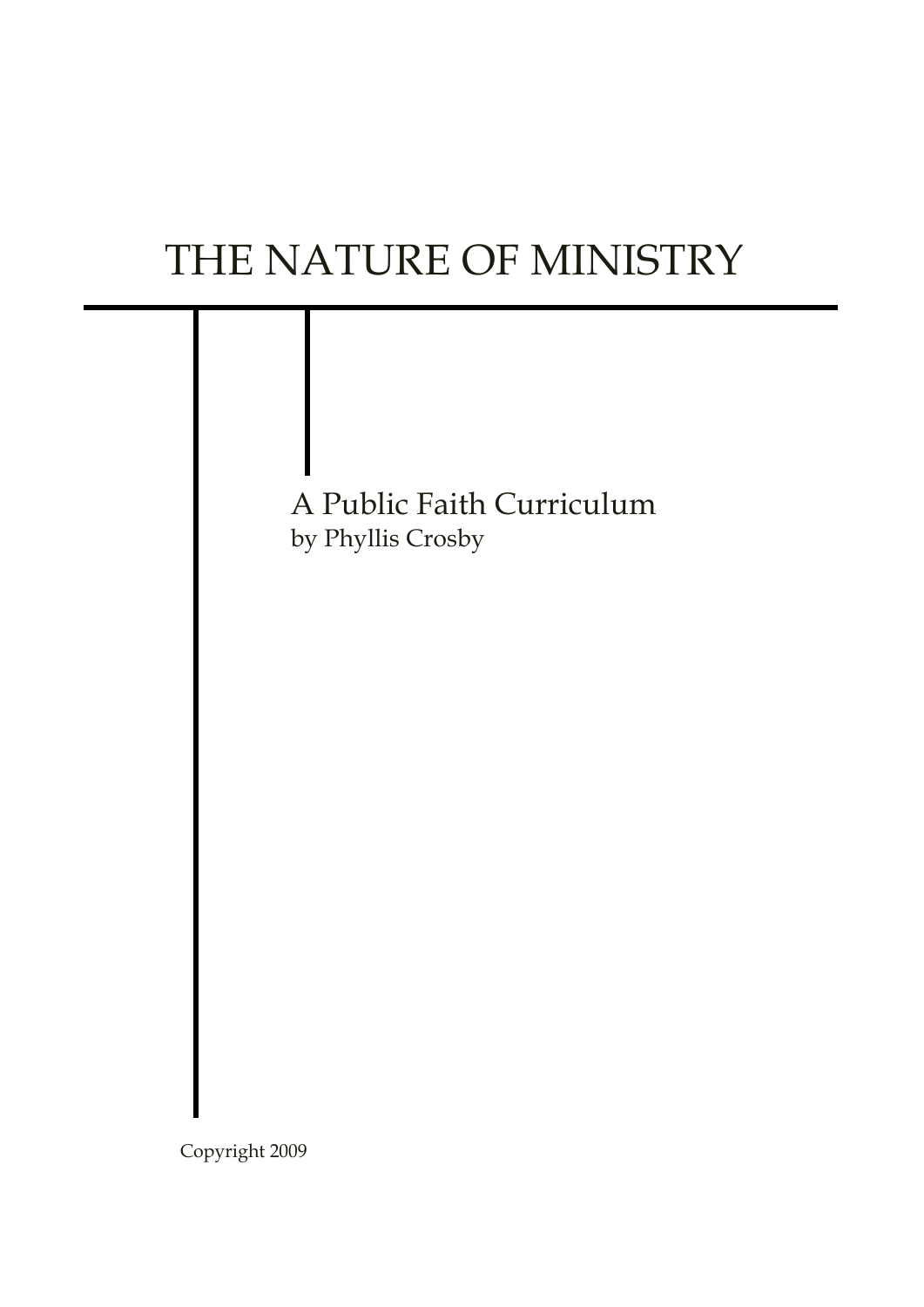## **Purpose**

When we look at work and ministry we can trace a cohesive thread running through the Bible that ties the two together. The Cultural Mandate has been called the first human job description and its parallel to the Great Commission shows the connection between work and ministry. Both can be pictures of Kingdom expansion.

This article is designed to help you understand what it means to labor for the Kingdom from within your profession, to broaden your perspective of ministry and show how ministry fits into everyday life.

| Overview         |                                                     |
|------------------|-----------------------------------------------------|
| Introduction     |                                                     |
| Chapter 1        | What is the Kingdom of God?                         |
| <b>Chapter 2</b> | What is Ministry and Who is Called to Minister?     |
| Chapter 3        | <b>Structure and Direction</b>                      |
| Chapter 4        | Making the Kingdom Come through Redemptive Activity |
| Conclusion       |                                                     |

2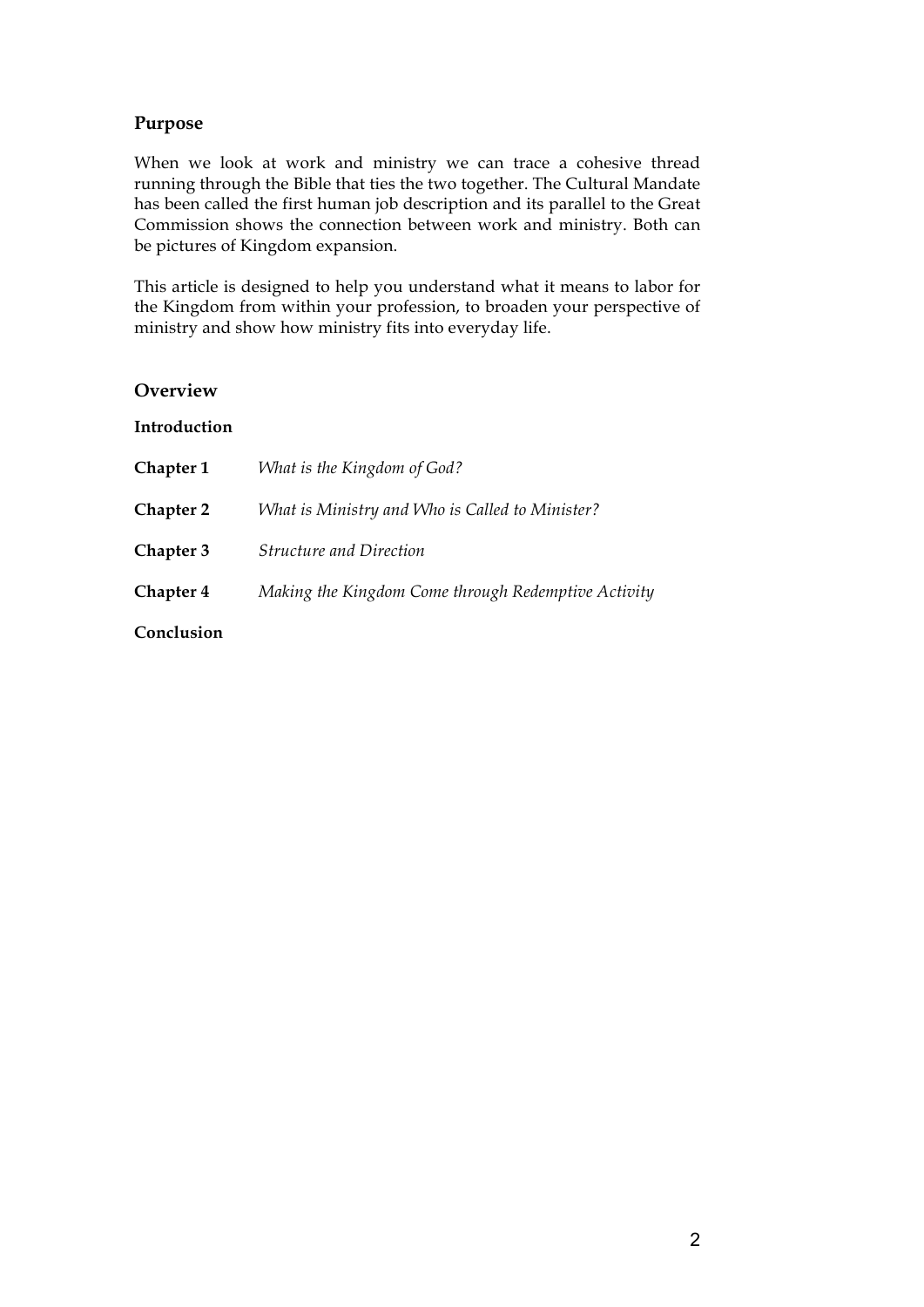## *Introduction*

"I am so incredibly busy and now you're telling me I need to have a ministry too?"

You may have thought or asked something like this before. As a working professional, you may be spending an inhumane number of hours at work, with little time for additional commitments. This feeling reveals how deeply divided our view of the world has become. Ministry seems to have nothing to do with everyday life, either at work or leisure, but something to be added into an already crowded schedule.

The comprehensiveness of Christian calling can help to heal the breach between work and ministry. Os Guinness, in *The Call*, says that, "*everyone, everywhere, and in everything should think, speak, live and act entirely for him."*<sup>1</sup> Seeing our lives as cohesive and whole can be somewhat liberating as we seek to understand what it means to minister. We aren't adding to our already busy lives, but we are doing everything differently than we would if we did not know Jesus. As such, our lives are not a set of compartmentalized activities, which need to be separately balanced and managed (such as work and ministry), but one long response to God that causes everything we do to be both worship and ministry, including our work and our leisure.

This is a picture of a seamless life, one in which, because of a drastic reorientation, we live a "new life" in every arena of our experience: work, leisure, love, etc. Jesus is our re-orientation and in response to him everything in our lives become an act of worship, whether singing a hymn or brushing our teeth. As we live this new-life we take on our Lord's priorities, his loves, his employments, his life. This is life as it was meant to be. Everything that we do, whether work or leisure, is done by him and for him.

In this article, we will look at the Kingdom of God through the framework of *Creation*, *Fall*, *Redemption* and *Restoration* to help clarify what God is doing in the world. Then we will look at three scriptural concepts: the first human job description, the Great Commission and the Hebrew word *avodah* to define what it means to join God in what he is doing. We will conclude with how this practically works out in every aspect of life.

## *Chapter 1 - What is the Kingdom of God?*

God's kingdom, like any other king's realm, encompasses all that he effectively rules. The Bible says that God is sovereign over all of the created order, and yet the Bible also talks about his kingdom growing and expanding (see Matthew 13). How can his kingdom be cosmic in scope, encompassing all of creation and still be growing? This question takes us into the central drama of history as recorded in the four chapters of the gospel—*Creation*, *Fall*, *Redemption*, and *Restoration*.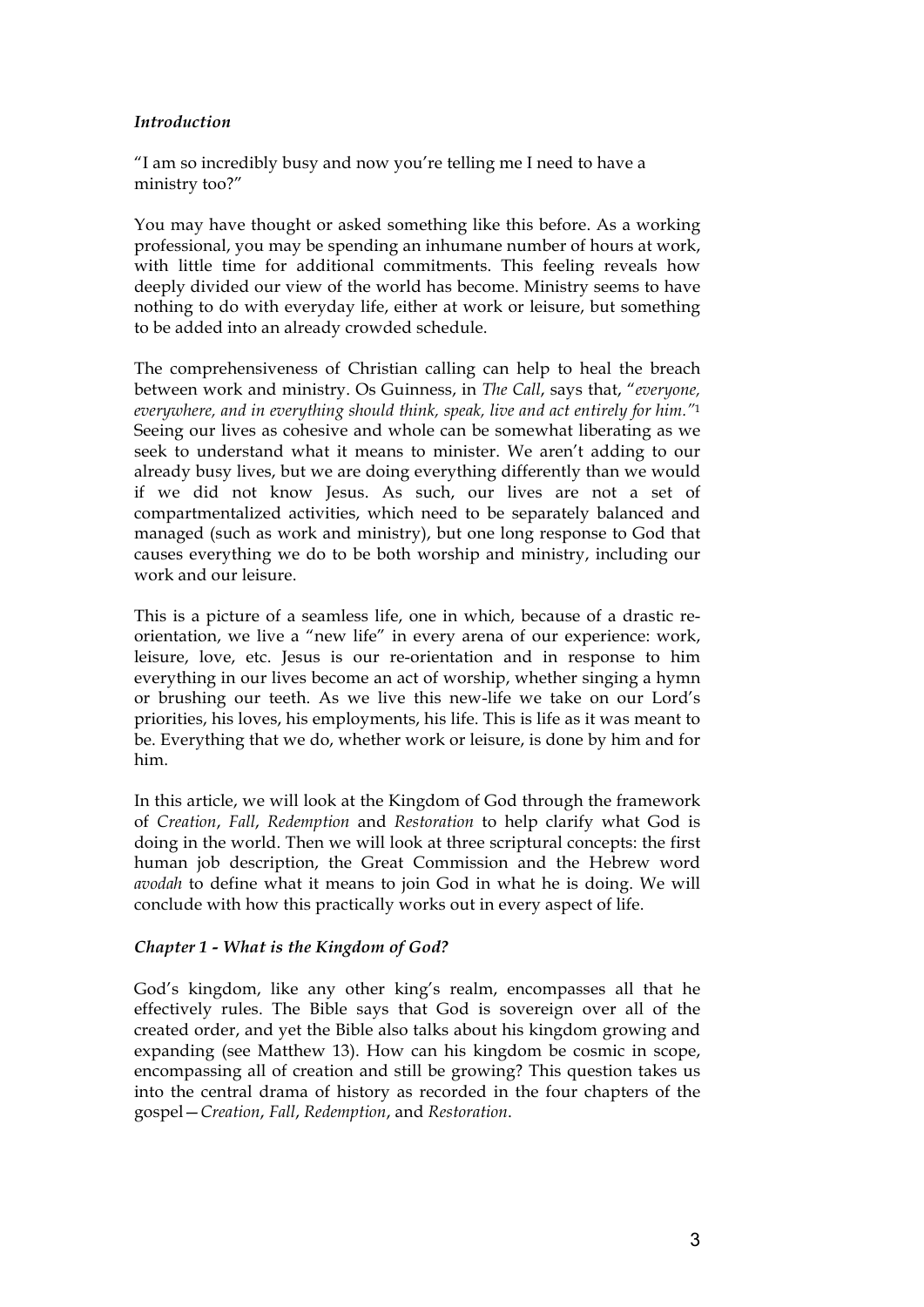*Creation***:** The scope of God's kingdom parallels the scope of creation. Everything that *is*, apart from the Godhead, *was created* by God and is part of the created order. God created all things, he is sovereign over all things and all things are in glad subjection to him, therefore his kingdom is cosmic in scope.

*The Fall***:** Humankind chose to sin and the created order became corrupted. God is still Lord of all creation, both the physical and the non-physical, but what he rightfully rules, is in part, rebelling against his rule. God's kingdom has changed, not quantitatively (it is still cosmic in scope), but qualitatively (it is now corrupt). And if the corruption that entered into creation was not bad enough, sin still had another result. Our disobedience made it possible for Satan to make an untenable and yet very real claim on God's kingdom.

In *Creation Regained*, Albert Wolters describes the radical and universal import of both sin and redemption, "There is something totalitarian about the claim of both Satan and Christ; nothing in all of creation is neutral in the sense that it is untouched by the dispute between these two great adversaries." <sup>2</sup> So, although God's kingdom is cosmic in scope, his kingdom is in rebellion and the people and institutions (or structures) in creation no longer operate as they were intended to.

*Redemption***:** The good news is that the redemption made possible through the atoning blood of Jesus Christ is also cosmic in scope. There is nothing in creation over which God is not sovereign or for which Christ has not died to reclaim. With Christ as King, the Kingdom or his kingship can be understood as saving-sovereignty invading the world; it is Christ pressing his kingship to bring healing and restoration to the world. God will not and has not abandoned the works of his hand. God's Kingdom, though active in the Old Testament, is now present in a new way in Jesus. Satan's claim on the world was utterly demolished on the cross.

This helps explain the tension we feel between the "already" and "not yet." In Luke 17:20-21, Jesus explains to the Pharisees about the coming of God's Kingdom, "*The Kingdom of God is not coming with signs to be observed; nor will they say, 'Look, here it is'! or, 'There it is'! For behold, the Kingdom of God is in your midst."*

The Kingdom of God is here, it is in our midst in the person of Jesus Christ, but later Jesus instructs his disciples to pray God's Kingdom to come. (See the Lord's Prayer in Matthew 6:9-13) In these verses, we see that the Kingdom is "already" here but that there is an aspect of it that is "not yet" here.

Wolters explains, "The already and the not yet aspects (of the kingdom) characterize the interlude between Christ's first and second coming. The first coming establishes his foothold in creation, while the second coming accomplishes the complete victory of his sovereignty. In the meantime *his servants are called to honor that sovereignty everywhere*, for it is already true that 'all authority in heaven an on earth' has been given to him. … Since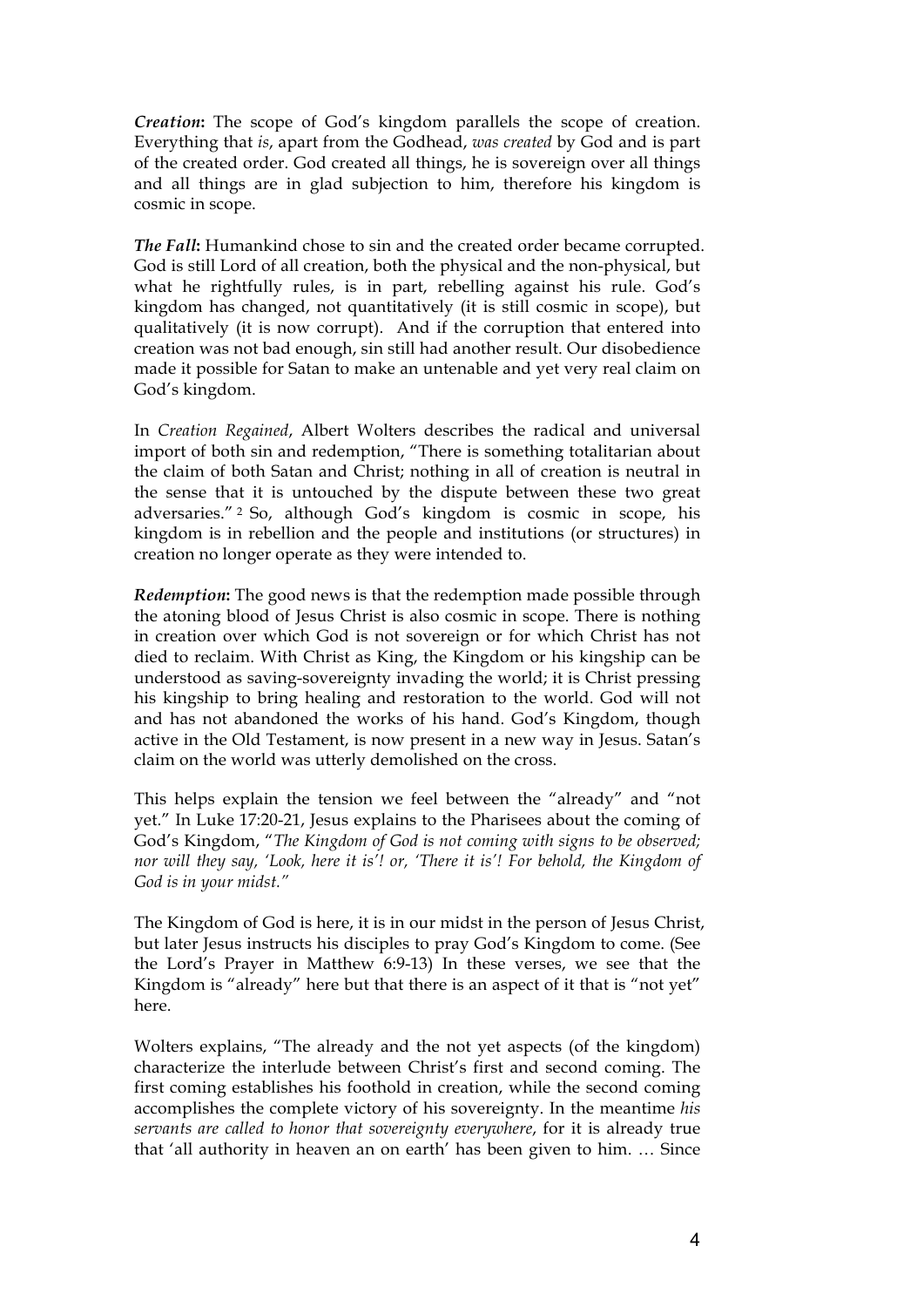his ascension Jesus has continued to make his kingdom come, but now by means of the ministry of his followers empowered by the Holy Spirit."3 Did you get that? *Jesus continues to make his kingdom come by means of the ministry of his followers and we are called to honor his sovereignty everywhere.*

*Restoration*: The "already" and "not yet" aspects of the Kingdom tell us that the story isn't complete and that we still need a final chapter. The Redemption Chapter tells the story of the King working in the created order to redeem all that was lost and to put the world to rights, through healing and judgment. In our final chapter we see that the King is finally and forever placed on the throne, putting away all sin and rebellion, ruling uncontested over all creation.

The process of redemption began immediately after the Fall. Victory was won on the cross and yet all of creation still waits for something more. Romans 8:19-24 says, *"For the anxious longing of the creation waits eagerly for the revealing of the sons of God. For the creation was subjected to futility, not of its own will, but because of Him who subjected it, in hope that the creation itself also will be set free from its slavery to corruption into the freedom of the glory of the children of God. For we know that, the whole creation groans and suffers the pains of childbirth together until now. And not only this, but also we ourselves, having the first fruits of the Spirit, even we ourselves groan within ourselves, waiting eagerly for our adoption as sons, the redemption of our body."*

The created order is described as waiting eagerly … needing to be set free from its slavery to corruption. The world was in this condition when Jesus arrived on the scene. Wolters describes the arrival of Jesus beautifully, "In Jesus Christ we witness the long-awaited vindication and effective demonstration of God's kingship in the world. … The rightful king has established a beachhead in his territory and calls on his subjects to press his claims ever farther in creation.<sup>"4</sup> We are to work and minister redemptively until the final day when Christ's kingship is fully restored and the entire creation is *set free from its slavery to corruption*.

*A limited view of redemption* is at the heart of the disconnect between work and ministry. Frequently when we speak of redemption, we acknowledge only the redemption of individual souls and overlook the redemption of the rest of creation. This view of redemption puts limits on the power and value of Jesus' death on the cross and accepts a partial defeat. Satan may be vanquished in the end but if Christ's work on the cross is unable to restore all that was corrupted by the fall, then Satan has won a partial victory. In addition to this, if the Kingdom of God is defined as Christ's kingship invading the world to heal and restore, then limiting redemption to the human soul also restricts the scope of God's kingdom. The devaluing of the physical creation also devalues your vocation and your work; if the created order had limited or no value, then neither would your work within that order.

Wolters puts it like this, "To conceive of either the fall or Christ's deliverance as encompassing less than the whole of creation is to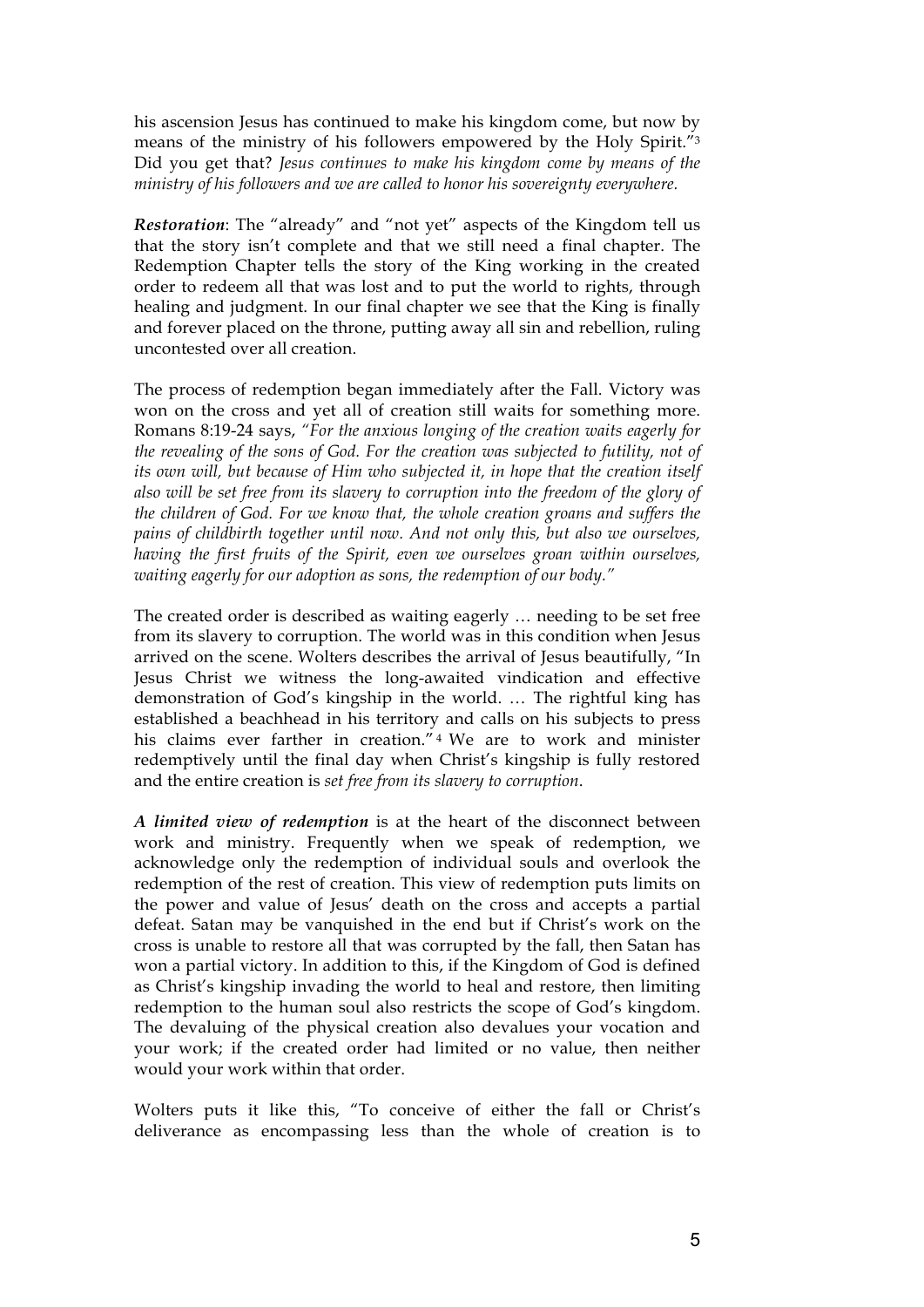compromise the biblical teaching of the radical nature of the fall and the cosmic scope of redemption."5

The apostle Paul makes the point even more clearly in Colossians 1:12-21, *For He delivered us from the domain of darkness, and transferred us to the kingdom of His beloved Son, in whom we have redemption, the forgiveness of sins. And He is the image of the invisible God, the first-born of all creation. For by Him all things were created, both in the heavens and on earth, visible and invisible, whether thrones or dominions or rulers or authorities--all things have been created by Him and for Him. And He is before all things, and in Him all things hold together. He is also head of the body, the Church; and He is the beginning, the first-born from the dead; so that He Himself might come to have first place in everything. For it was the Father's good pleasure for all the fullness to dwell in Him, and through Him to reconcile all things to Himself, having made peace through the blood of His cross … .*

Jesus continues to make his Kingdom come through his followers. He is both King and Creator of the entire cosmos, both the visible and the invisible. Through him, all things are being reconciled to God.

## **Chapter 1: Summary Points**

- God's Kingdom encompasses all that he effectively rules.

- Jesus Christ has just claim over all of creation, both the material and the immaterial.

- Jesus' sacrificial death provides for both personal and cosmic redemption.

- When we restrict the scope of redemption, we limit the power of Christ's death on the cross.

## *Chapter 2 - What Is Ministry And Who Is Called To Minister?*

In the above section it was stated that Jesus continues to make his kingdom come through his followers and that through him, all *things* are being reconciled to God. He is invading the world and reclaiming his kingship over the entire created order through healing and judgment.

A good working definition of ministry might then be *honoring his sovereignty everywhere and making his kingdom come*. Most of the words in scripture related to salvation are "re" words: redemption, reconciliation, restoration, renewal, re-creation and reformation, to name a few. All of these words have an underlying premise of restoring an original good. This happens as Christ's kingship is reclaimed in various arenas, both personal and social. In addition to this, as image bearers we are also subcreators and we can make his kingdom come in the world through new developments in culture, technology, business or other arenas.

In this section we will use three scriptural concepts as lenses to help us focus on what it means to make Christ's kingdom come: the Hebrew word *avodah*, the first human job description found in Genesis 1 and the Great Commission.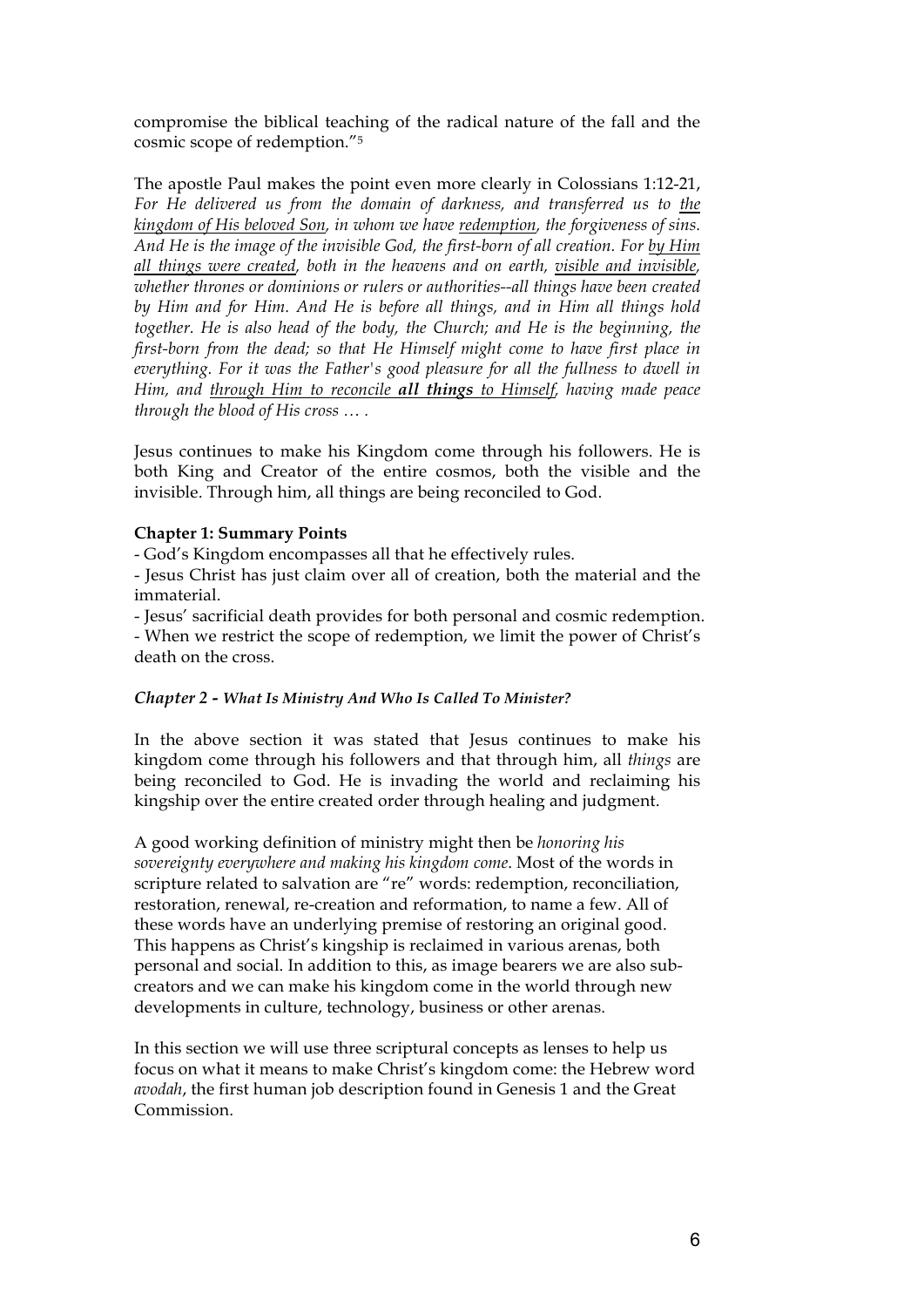## *Lens #1—Avodah*

*Avodah* is a rich Hebrew word that is rendered into many different English words. In Genesis, we see *avodah* as *work.* It can also mean *worship*, *service*, *ministry*, and *craftsmanship*. For example, Genesis 2:15 reads: "The Lord God took the man and placed him in the Garden of Eden to *cultivate* it and take care of it." The Hebrew word for *cultivate* is *avodah.*

## *Avodah* as …

*Craftsmanship* (1 Chronicles 28:21)—King David tells Solomon, "The divisions of the priests and Levites are ready for all the work (*avodah*) on the temple of God, and every willing man skilled in any craft (*avodah*) will help you …"

*Work* (Exodus 34:21)—Moses says, "Six days you shall work …"

*Worship* (Exodus 3:12)—And God said, "I will be with you … you will worship God on this mountain."

*Service or ministry* (Numbers 8:1) – The Lord explains that the Levites will do the service of the Lord.

The use of the word *avodah* in the Hebrew Scriptures gives us insight to how similarly work and ministry (service to God and other people) were originally viewed. One word described both, indicating that there was not a dichotomy between what was done for God in ministry and what was done for God through one's vocation; both were *avodah*.

## *Lenses #2 & 3—The First Job Description and The Great Commission*

When we look at work and ministry we can trace a cohesive thread running through the Bible that ties the Cultural Mandate and the Great Commission together. The Cultural Mandate has been called the first human job description and its parallel to the Great Commission help show the connection between work and ministry. Both are viable means to helping make Christ's kingdom come.

Consider the mandate given in Genesis 1:28. It gives us a picture of what God originally intended for us. *God blessed them and said to them, "Be fruitful and increase in number; fill the earth and subdue it. Rule over the fish of the sea and the birds of the air and over every living creature that moves on the ground."*

Humankind was given the responsibility to develop the world under God's rule so that it reflects and glorifies Him and so that we can fully enjoy God and His universe. The means to that end is through exercising proper dominion or rule. The Wycliffe Bible Commentary refers to humankind as, "God's responsible stewards on earth with unbelievable privileges and heavy responsibilities!"

After the fall, the world continued to develop, but because of sin, it has been developed and continues to develop along the lines of corrupted social and cultural structures; even the material universe has been corrupted. The mandate "to subdue and rule," however, has not been rescinded. But now not only are we responsible to continue to *develop creation* (Cultural Mandate, Genesis 1:28), we have also been enlisted in the process of *restoring creation* (Great Commission, Matthew 28:18) to God's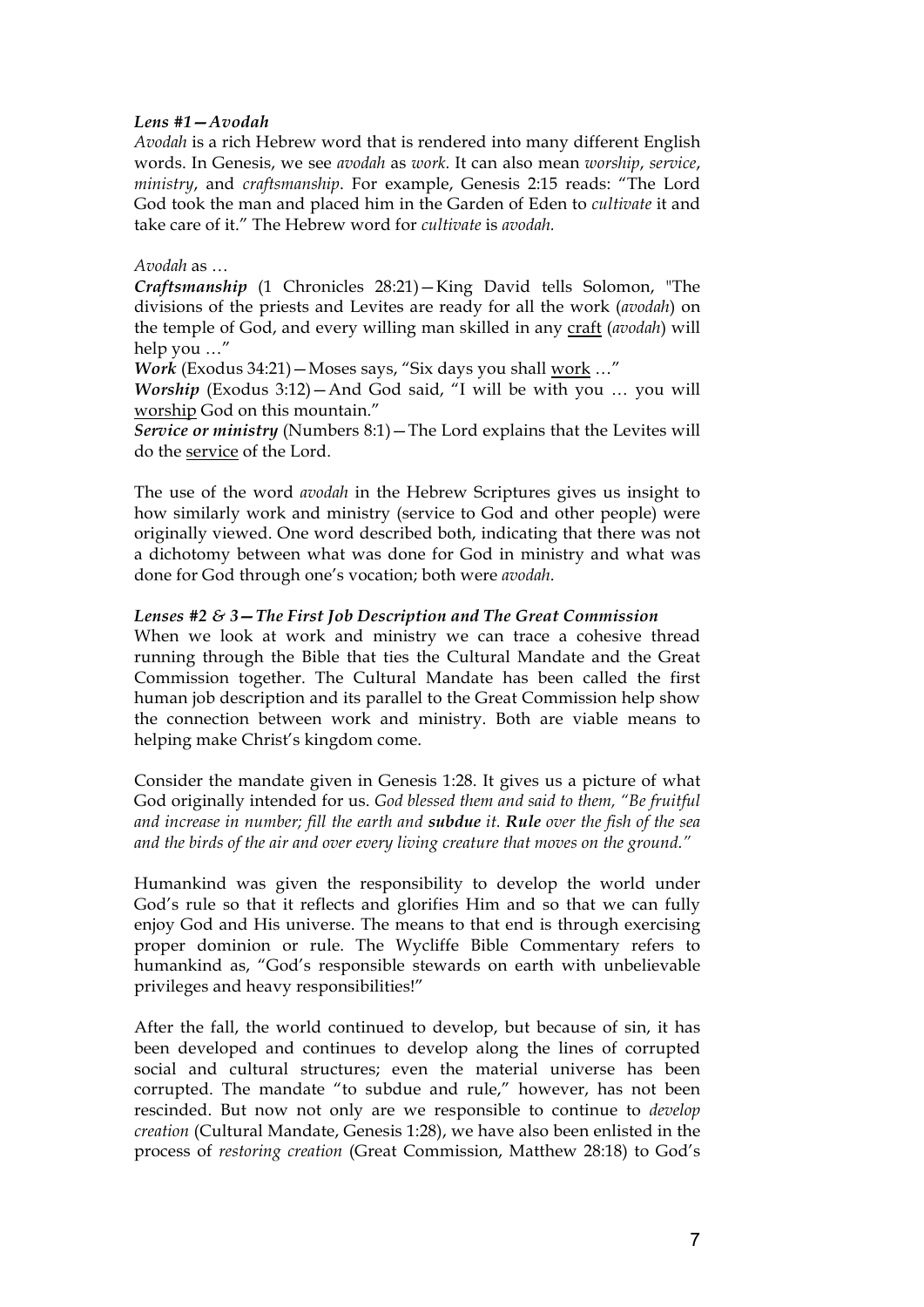rightful rule. Therefore, we can rightly say that both creational development and creational restoration can be forms of ministry or making his kingdom come.

Rooted in the Cultural Mandate, the Great Commission seems to involve far more than simply doing evangelism. In fact, evangelism is implied in the command but not directly mentioned. We are called to make disciples, not simply converts. Our job is not done until our converts are established in the discipleship of Jesus Christ, obeying all that he taught. Our objective is complete when people become effective citizens of the Kingdom and are themselves making Jesus' kingdom come. When we teach our disciples to obey "all" that Jesus commanded we are naturally drawn back to our first job description, the Cultural Mandate.

The parallel of these two passages gives more clarity to what it means to make God's kingdom come. In *Creation Regained*, Albert Wolters says, "God's rule over creation takes place through the mediation of human responsibility."6 Our rule or dominion is a reflection of God's rule in the world and yet he uses us to expand his rule or Kingdom.

The Great Commission is very similar to the original job description found in Genesis. God's rule has always existed and so in Genesis the Kingdom of God simply is. Today, because of the Fall and the process of redemption at work in the world, the Kingdom of God has an aspect of it that "already is;" but it also has an aspect of it that is "not yet." God's kingdom is being established as sin is defeated. Our job description to *subdue* and *rule* has been expanded to include the work of redemption, meaning that we are to continue to develop the world according to God's creative plan but we are also "defeating sin" as we bring corrupted aspects of creation back to his intended design and under his rule.

This "developing" and "restoring" is to take place through our dominion, which is our rule, what we effectively have control over. We properly exercise dominion when we bring those things that we control under God's control. In doing so we extend his kingship and make his kingdom come in various arenas.

What do you have control over? Where in this world do you rule? At the very least, you have rule over yourself, but most likely, you also have control of things at work or in the home, through social or civic clubs and in the community. Beyond dominion or control, you also have influence. Influence is part of your dominion and this too is to be used to develop and restore God's kingdom.

It is important to emphasize the supremacy of Jesus Christ in the exercise of our dominion. A.W. Tozer states in *The Pursuit of Man*, "We need to have restored again the lost idea of sovereignty, not as a doctrine only but as the source of solemn religious emotion. We need to have taken from our dying hand the shadow scepter with which we fancy we rule the world."7 We must not forget that ultimately this is God's world and his rule. We are sub-rulers. *In our dominion, we are still subjects*.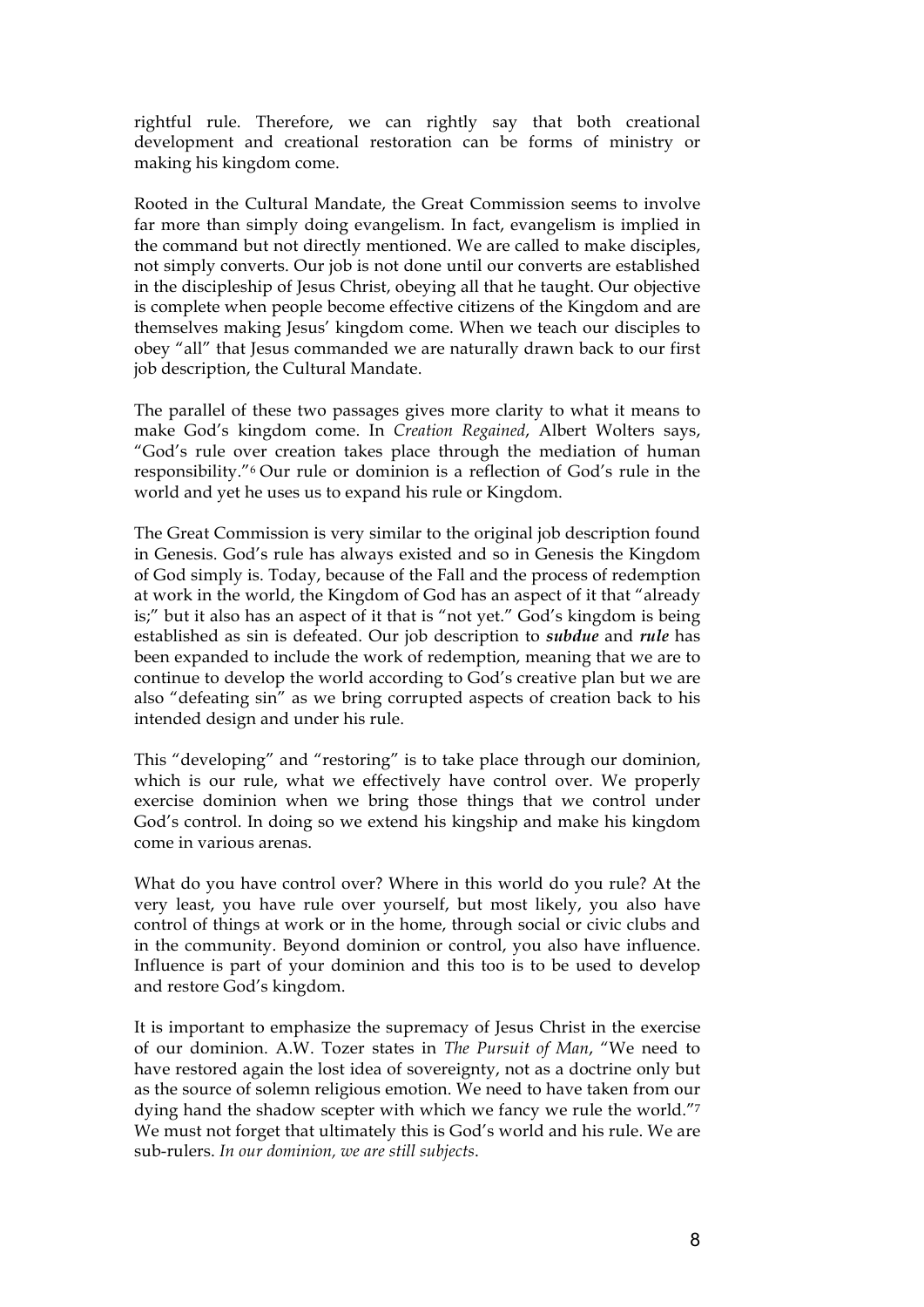## **Consider the parallels between the Great Commission and the Cultural Mandate:**

| <b>Genesis 1:26-28</b><br>Then God said, "Let us make humankind in our<br>image, according to our likeness; and let them have<br>dominion over the fish of the sea, and over the<br>birds of the air, and over the cattle, and over all the<br>wild animals of the earth, and over every creeping<br>thing that creeps upon the earth." So God created<br>humankind in his image, in the image of God he<br>created them; male and female he created them.<br>God blessed them, and God said to them, "Be<br>fruitful and multiply, and fill the earth and subdue<br>it; and have dominion over the fish of the sea and<br>over the birds of the air and over every living thing<br>that moves upon the earth." | <b>Matthew 28:18-20</b><br>And Jesus came up and spoke to them,<br>saying, "All authority has been given to me in<br>heaven and earth. Go therefore and make<br>disciples of all the nations, baptizing them in<br>the name of the Father and the Son and the<br>Holy Spirit, teaching them to observe all that<br>I have commanded you; and lo, I am with<br>you always, even to the end of the age." |
|-----------------------------------------------------------------------------------------------------------------------------------------------------------------------------------------------------------------------------------------------------------------------------------------------------------------------------------------------------------------------------------------------------------------------------------------------------------------------------------------------------------------------------------------------------------------------------------------------------------------------------------------------------------------------------------------------------------------|--------------------------------------------------------------------------------------------------------------------------------------------------------------------------------------------------------------------------------------------------------------------------------------------------------------------------------------------------------------------------------------------------------|
| "Then God said "<br>God speaks                                                                                                                                                                                                                                                                                                                                                                                                                                                                                                                                                                                                                                                                                  | "And Jesus came up and spoke to them,<br>saying "<br>Jesus (God) speaks                                                                                                                                                                                                                                                                                                                                |
| "Then God said, "Let us "<br>God's name is "Elohim" - plural of majesty<br>Trinitarian God is implicit                                                                                                                                                                                                                                                                                                                                                                                                                                                                                                                                                                                                          | "the Father and the Son and the Holy Spirit"<br>The Trinitarian God is explicit                                                                                                                                                                                                                                                                                                                        |
| "Then God said "<br>"Elohim" means "Sovereign without beginning or end"                                                                                                                                                                                                                                                                                                                                                                                                                                                                                                                                                                                                                                         | " and lo, I am with you always, even to the<br>end of the age."<br>Sovereign God without beginning or end                                                                                                                                                                                                                                                                                              |
| "In the beginning, God created the heavens and<br>the earth " (Genesis 1:1)<br>God as Creator is authoritative over all creation                                                                                                                                                                                                                                                                                                                                                                                                                                                                                                                                                                                | "All authority has been given to me in<br>heaven and earth"<br>Jesus is authoritative over all creation                                                                                                                                                                                                                                                                                                |
| Then God said, "Let us make humankind in our<br>Image " and God said to them, "Be fruitful and<br>Multiply "<br>Humankind is unique because we know what we<br>are                                                                                                                                                                                                                                                                                                                                                                                                                                                                                                                                              | "teaching them to <i>observe</i> (do) all that I have<br>commanded (know) you"<br>Humankind is unique because we know what<br>we are called to be doing (Moral responsibility)                                                                                                                                                                                                                         |
| called to be doing (Moral responsibility)<br>"Be fruitful and multiply, and fill the earth and<br>subdue it; and have dominion over the fish of the<br>sea and over the birds of the air and over every<br>living thing that moves upon the earth."<br>Reproduction and ruling of all creation mandated                                                                                                                                                                                                                                                                                                                                                                                                         | " make disciples of all the nations"<br>Reproduction and ruling of all creation mandated<br>(commanded)                                                                                                                                                                                                                                                                                                |
| (commanded)<br>"Let us make man in our image "<br>Humankind is identified with the Trinitarian God                                                                                                                                                                                                                                                                                                                                                                                                                                                                                                                                                                                                              | " baptizing them in the name of the Father<br>and the Son and the Holy Spirit"<br>Humankind is identified with the Trinitarian God                                                                                                                                                                                                                                                                     |
|                                                                                                                                                                                                                                                                                                                                                                                                                                                                                                                                                                                                                                                                                                                 |                                                                                                                                                                                                                                                                                                                                                                                                        |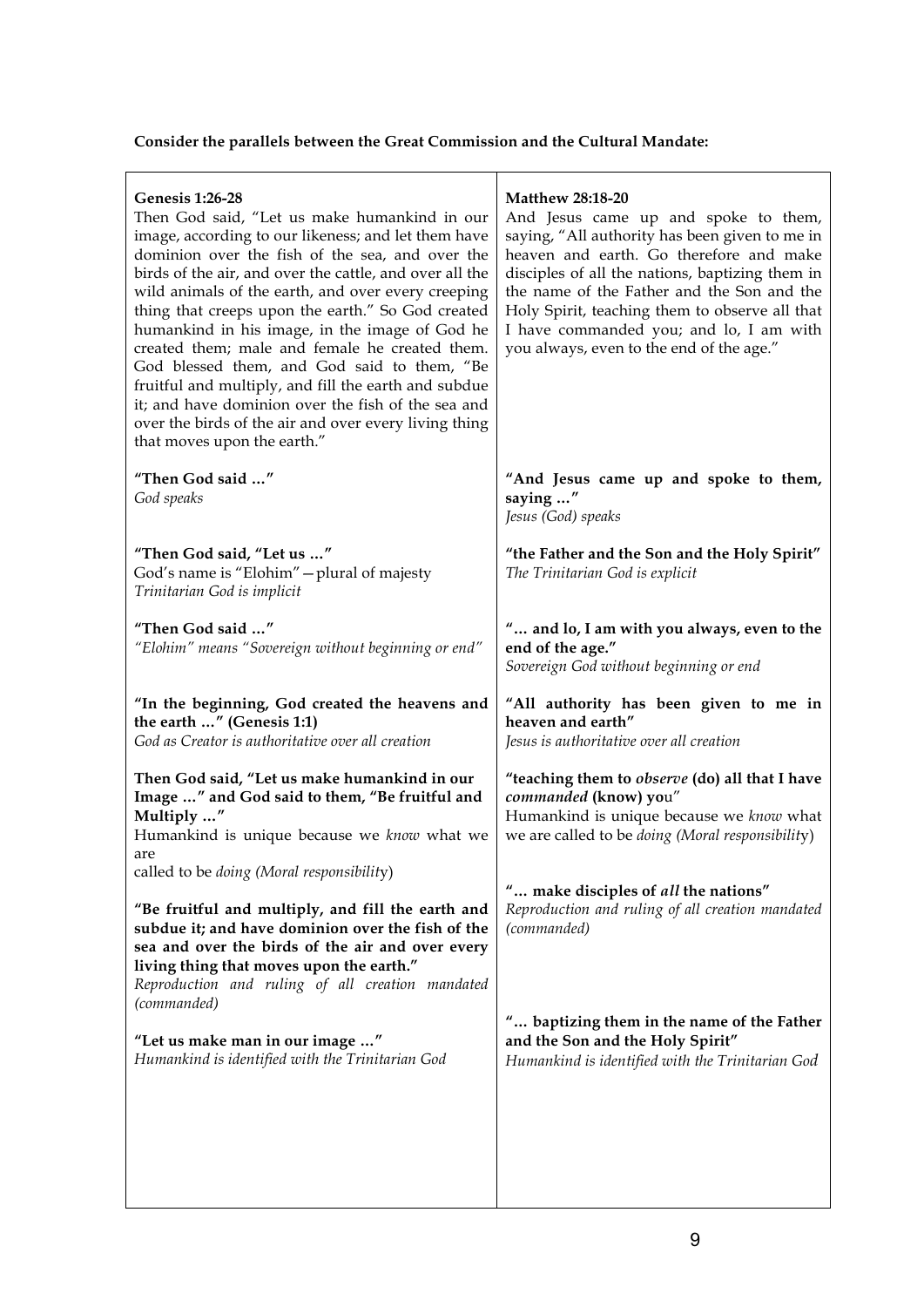Let's look back over our discussion so far and see if a clear picture of ministry might begin to emerge. We have looked at the word *avodah*, which can be translated as *ministry*, *service*, *worship*, and *work,* suggesting that our lives are to be an un-dichotomized and cohesive response to God. We have also looked at the connectedness of the Cultural Mandate found in Genesis and the Great Commission found in Matthew, which show that we are to be developing and restoring the created order to Christ's kingship. How can these three scriptural lenses help bring the meaning of ministry into better focus?

*Making the Kingdom come through work.* We can rightly say that through our *avodah* we help develop and restore the created order. *Avodah* in this sense can be translated both work and ministry simultaneously. How so? Before the fall, humankind was responsible for developing creation. With Christ, the element of restoration was added to our job description. So now through our work we are not only developing the world according to God's design, we are also restoring parts (and people) of the world that have been corrupted by the fall. So when you go to work you can be involved in making the Kingdom come by either developing your work along the lines of Kingdom principals or restoring your work to those same principals.

*Making the Kingdom come through evangelism and worship.* In the Psalms, worship and proclamation (another form of ministry) are clearly linked. Both are means of glorifying God, in that both bring attention to or reveal God's nature and his works. Consider the words of worship in Psalm 145:1-4, culminating in, *"One generation shall praise Thy works to another, and shall declare Thy mighty acts."* Or look at Psalm 78, a passage about teaching the next generation the ways of the Lord. Verse 4 says, "*We will not hide them [the things of God] from their children; we will tell the next generation the praiseworthy deeds of the LORD, his power, and the wonders he has done."* When we teach or proclaim (evangelism) the ways of God we are worshipping him. When we glorify God, we reveal him. Both evangelism and worship are *avodah,* both make his Kingdom come.

*Making the Kingdom come through service.* Neither ministry nor worship are mere words. Ministry is also service. In this, Jesus is our exemplar. *"For even the Son of Man did not come to be served, but to serve, and to give his life as a ransom for many."*<sup>8</sup> We are instructed to follow his example throughout the Bible. Consider the following: Galatians 6:10, *"… as we have opportunity, let us do good to all people."* Hebrews 10:25, *"And let us consider how we may spur one another on toward love and good deeds."* First Peter 4:10, *"Each one should use whatever gift he has received to serve others, faithfully administering God's grace in its various forms."*<sup>9</sup> The concept of "administering God's grace" takes us back to the Cultural Mandate, because in so doing we are acting as "God's responsible stewards on Earth." *Avodah* is both service and proclamation and means of making his kingdom come.

*Making the Kingdom come in the public eye.* In Matthew 5:14-16, we are told that we are the light of the world. Light reveals or glorifies, a concept that encompasses both worship and proclamation. *"You are the light of the world.*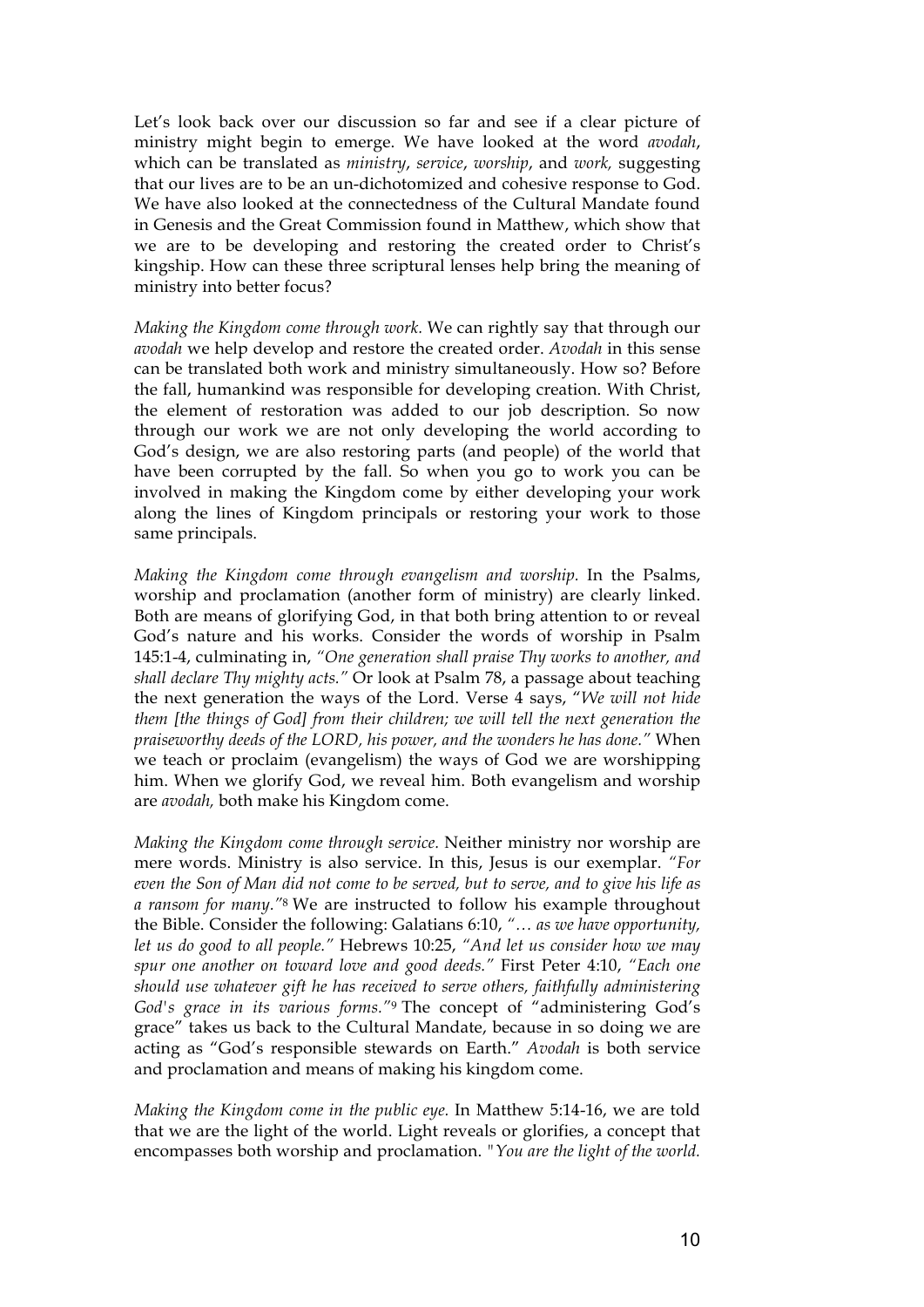*A city on a hill cannot be hidden. Neither do people light a lamp and put it under a bowl. Instead they put it on its stand, and it gives light to everyone in the house. In the same way, let your light shine before men, that they may see your good deeds and praise your Father in heaven."* Notice how our good deeds or service, essentially our behavior, is linked to a public understanding of God. In this passage, the concepts of service, worship (revealing God), and proclamation (also revealing God) are all linked.

Our *worship*, *work*, *service*, and *ministry* are all intended to be part of a seamless response to God. *Avodah* is an inner-connected web of activity finding proper expression through obedience to both the Cultural Mandate and the Great Commission, resulting in his followers pressing the claims of Christ's kingship farther into the world.



Our lives are both rounded out and filled in with *avodah*. *Avodah* becomes the framework for the public expression of our faith, forever linking who we are with what we do, our inner piety with our public behavior.

As we focus the three lenses of *avodah*, the Cultural Mandate and the Great Commission, we begin to see that ministry involves revealing God to the world around us and

making his kingdom come through developing and restoring the created order (both people in the created order and creation itself).

Ministry is a natural and necessary part of our new life, just as work, worship, and service are. All citizens of the Kingdom are responsible and capable to minister as a part of the "normal Christian life."

So far, we have determined that ministry involves revealing God and making his kingdom come and that we engage in kingdom expansion by either developing creation according to God's intention or restoring creation back to what God intended. This includes but is not limited to ministry to the human race. Evangelism is a very crucial redemptive activity.

## **What is Ministry? Summary Points:**

- *Avodah*, the Cultural Mandate and the Great Commission help us define ministry.

- Ministry is *honoring Christ's sovereignty everywhere and making his kingdom come*.

- *Avodah* becomes the framework for the public expression of our faith.

- Ministry is a natural and necessary part of our new life.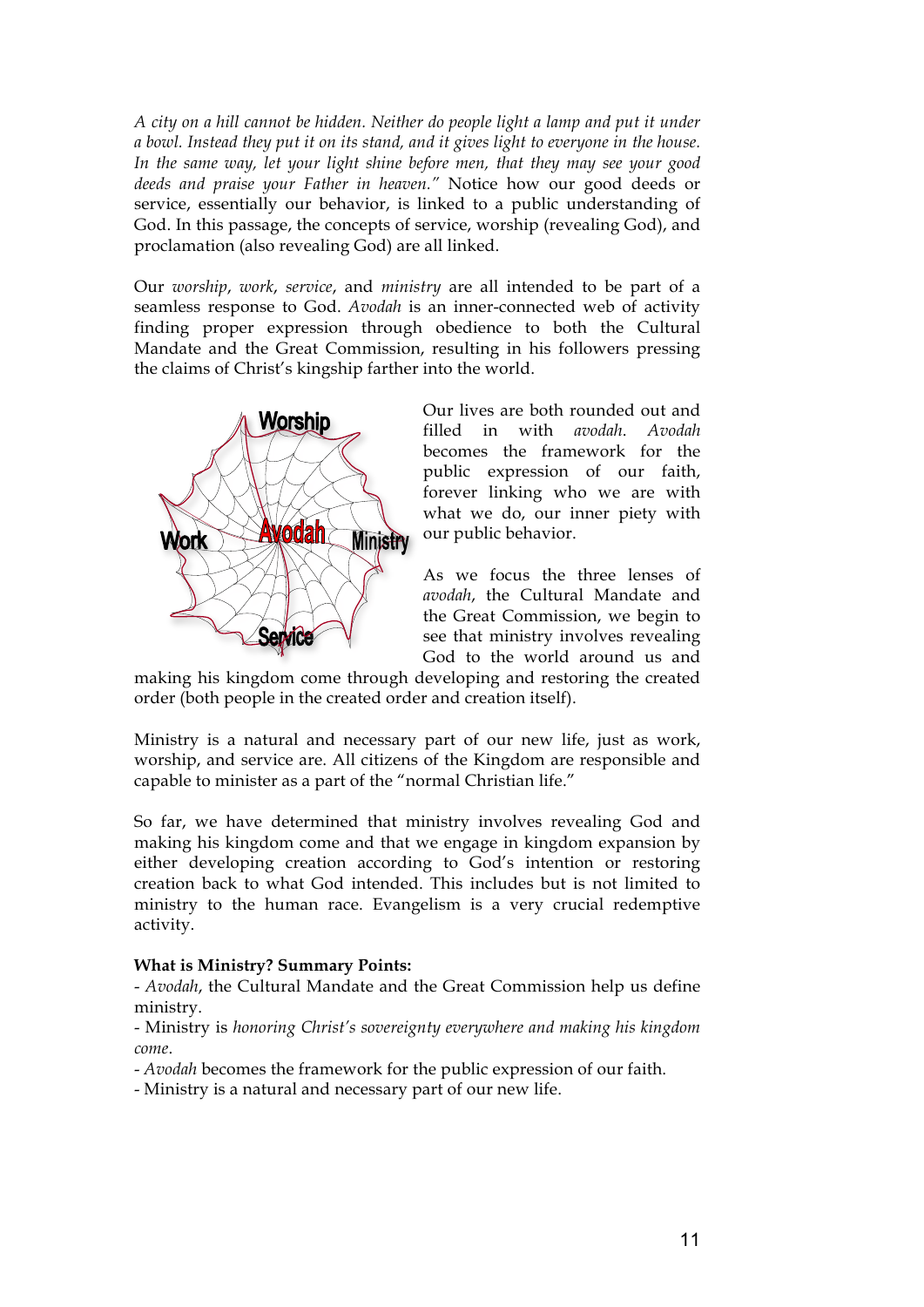## *Chapter 3 - Structure and Direction*

To more fully understand the nature of ministry or how we help make his kingdom come we need to introduce another concept, that of *structure* and *direction.*

*Structures* are non-physical aspects of creation, inherent in the created order and thus inherently good. A structure is the creational constitution of any given thing. We have the physical world and non-physical social or cultural structures; both are part of the created order.

Some creational structures include marriage and family, business, government and community. The non-physical structures in creation compare to the same aspects of a human being. People have physical bodies like the physical earth and stars; but we also have non-physical aspects to us, such as our minds, emotions and will.

*Direction* represents the pull between sin and redemption exerted on a given structure. Any structure can be directed towards or away from God.

When we look at life in the real world of the 21<sup>st</sup> century we can see that it is made up of both good and bad. How does this fit with The Kingdom Story? If everything in the universe flows from the creation event and creation has been declared good, then we would expect the world to be completely good. On the other hand, if the Fall, being just as comprehensive in nature, corrupts everything in creation then we would expect the world to be completely bad. But this doesn't correspond with our experience. In our daily lives, we see both good and bad; this is because both the Fall and Redemption are at play in the world.

*Structure* and *direction* in the context of our "*ought*, *is, can* and *will"* framework will help us sift through the "goods" and "bads" of the world we live in and help us understand how to engage in these arenas of life.

*Ought*—God created and it was good. This applies to the material world as well as the cultural and institutional structures that God designed for the material world. Structures are therefore inherently good and represent the "*ought*" chapter of our story.

*Is*—Because of the Fall, every part of creation has been, in part, corrupted. This includes each and every creational structure, both the physical world and the non-physical. God's creation is inherently good but now it is deformed, corrupted.

*Can*—If the Fall was the end of the story, we could only account for the "bad" in our lives, because the corruption in the world would be unmitigated. Redemption makes it possible for deformed creational structures to be re-formed or moved back toward God's intention. Therefore, it is the chapters of Fall and Redemption, which determine in what *direction* creational *structures* are moving. *Structures* refer to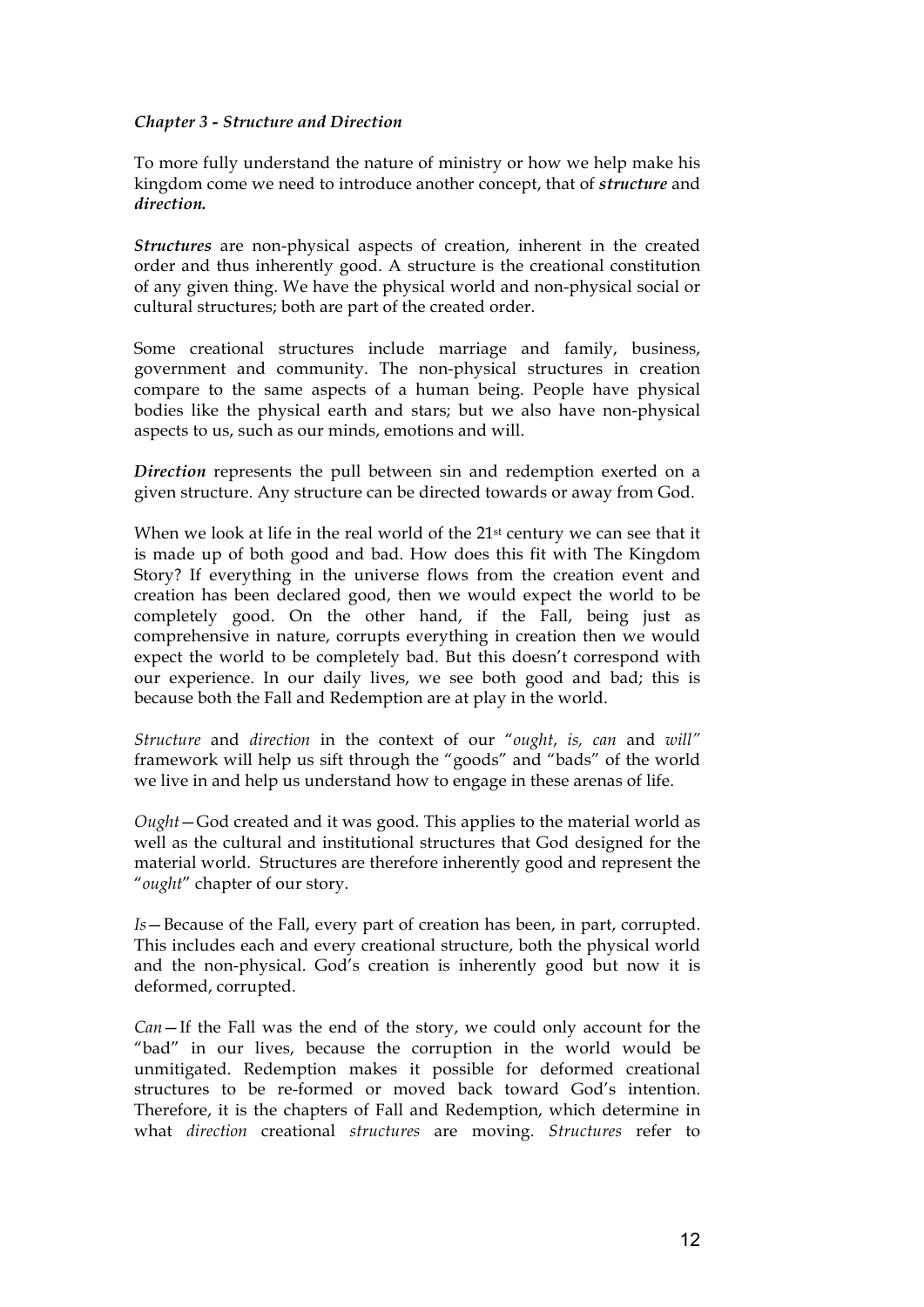creational intent, whereas *direction* refers to the effects of Fall and Redemption on those structures.

*Will*—Eventually all of creation will be restored and the direction that any given structure is moving will no longer be in question. At that time all structures will be fully redeemed and restored.

As an example, the created structures of sex or government are good. But the direction in which those structures are moving may be either toward further corruption, resulting from the Fall, or toward redemption, resulting from Christ's death on the cross.

Sex, in the context of a loving marriage for the purpose of pleasure and intimacy, is good and reflects the God-intended nature of that structure. Business and trade are also part of the created order and have an intended structure. Prostitution however, is a corruption of both the creational structures of sex and business. Prostitution has a corrupt *direction,* taking sex and business away from their God-intended state.

When, as "God's responsible stewards"<sup>10</sup> we engage in redemptive activity, which moves God's creation back toward its original intent and back under Christ's kingship, we are engaging in ministry. We are making his kingdom come in the given arena. This may involve bringing either institutions or people back under God's rule because redemption applies to both the human realm with its structures of intellect, emotion, and body as well as the physical universe with its social and cultural elements.

## **Structure and Direction Summary Points:**

- When God declared his creation good, that declaration included the immaterial as well as the material.

- Structures are those immaterial parts of the created order that govern culture and society. They are by nature good.

- Because of the Fall, all of creation has been corrupted, including the immaterial; therefore all structures are corrupted.

- Direction refers to how a given structure is moving, either toward further corruption because of the Fall or redemptively backs toward God because of Christ's death on the cross.

## *Chapter 4 - Making The Kingdom Come Through Redemptive Activity*

If ministry is *honoring God's sovereignty everywhere and making his kingdom come*, then how does ministry take shape in everyday life?

Structure and direction provide the framework for redemptive action. We act redemptively when we move people and/or societal structures in redemptive directions, helping to restore the kingship of Christ in a given area. This is as true for the hearts and souls of individuals as it is for immaterial creational structures.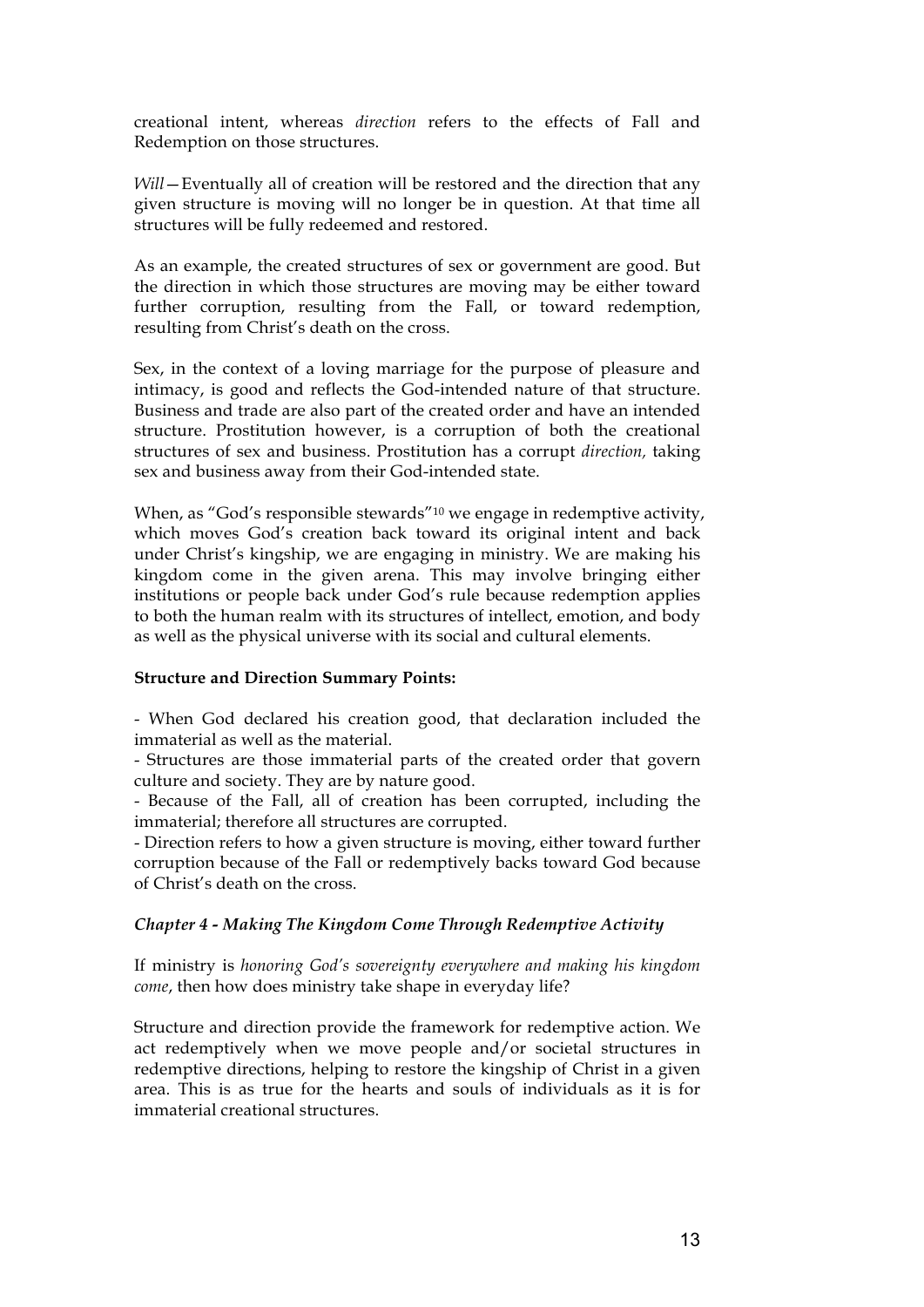There are four primary modes of ministry, through which we are able to act redemptively and make his kingdom come. It is essential that these aspects of ministry be cohesively represented in your view of the world if you are to minister effectively.

- *Proclamation,* which includes evangelism, discipleship and teaching, has to do with our message. This message is preached in both word and deed (the living out of our new life). The goal of evangelism and discipleship is to expand God's rule or reign in the lives of individuals.
- *Social service* is love for love's sake. It is expressed by living our new lives for the benefit or relief of those whom Christ loves. This love is often, but not always, underscored and aided by words. However, the goal of service is love not conversion.
- *Cultural engagement* involves bringing aspects of culture back into alignment with the Creator's will by shaping how society understands and responds to various social structures. This includes both restoring and developing those structures. Corrupted structures are often the cause of the misery we see in the world and often result in people being held in bondage to the ways of corruption. Social service and cultural engagement are distinguished by the purpose and breadth of our actions. An act of service may involve feeding the poor, while through cultural engagement one might seek to limit poverty.
- *Exercising Dominion*, either at work, in the family or through civic activities is a means of making the Kingdom come by shaping all that falls under your control according to Kingdom values.

These four modes of ministry are interconnected and inseparable. Each element is required to expand the Kingdom of God when "expanding the Kingdom" is equated with restoring Christ as King over all of creation.

John Stott says that social action and evangelism "… belong to each other and yet are independent of each other. Neither is a means to the other, or even a manifestation of the other. For each is an end in itself. Both are expressions of unfeigned love."

Civic action, or as Stott says, *social action, includes both social service and cultural engagement.* These go hand-in-hand with one another and with evangelism. The point is that as citizens of the Kingdom we represent Christ in all respects. We must carry his message (in word and deed) to those whom he wishes to speak. We must love those whom he loves. Moreover, we must bring the created world back under his rule where we have been given dominion.

Stott refers to both civic action and evangelism as expressions of unfeigned love. He is exactly right when he says that these elements of ministry "belong to each other." When action and words are torn apart what is left is less than love.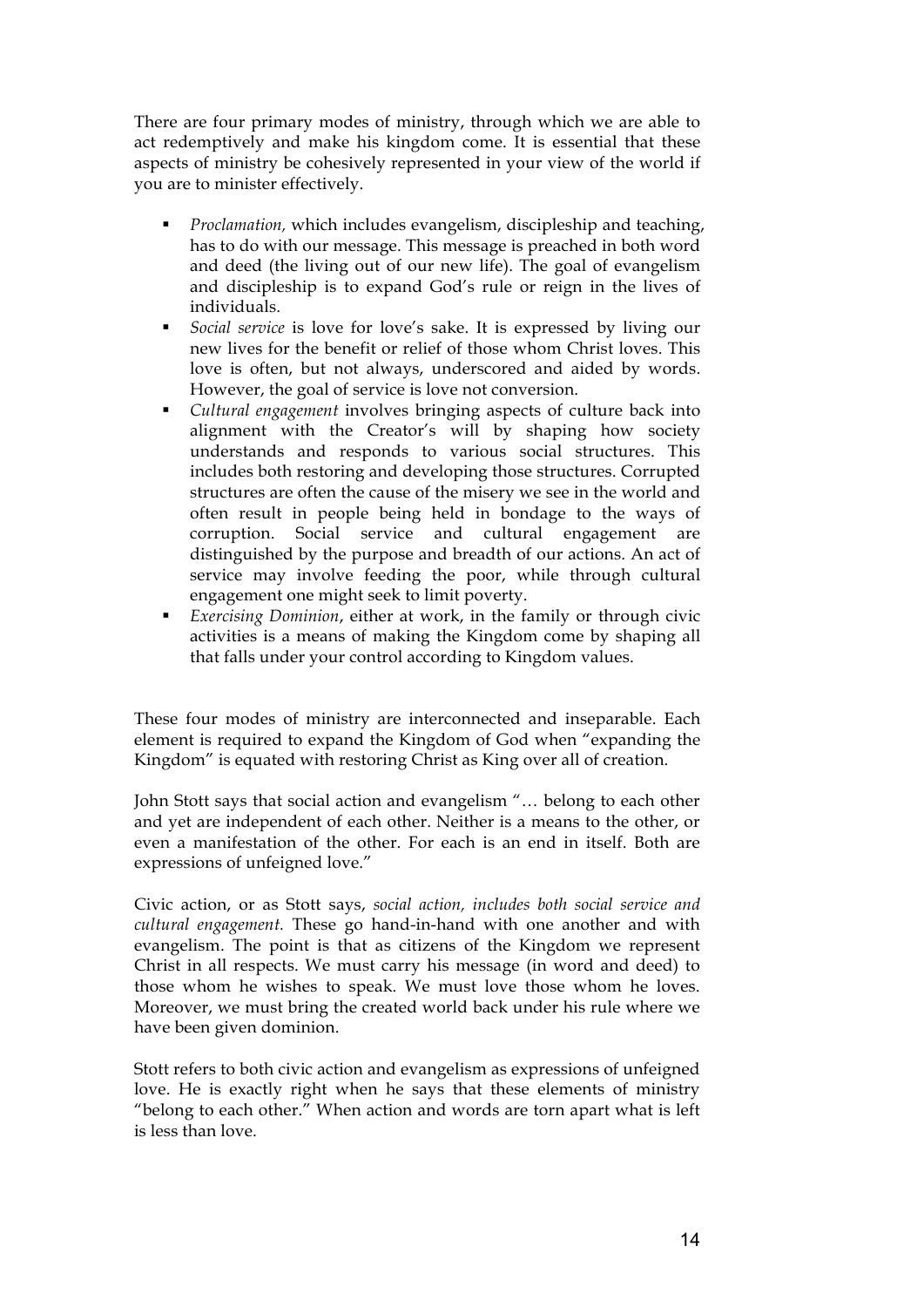Consider 1 Corinthians 13:1-3*, "If I speak with the tongues of men and of angels, but do not have love, I have become a noisy gong or a clanging cymbal. And if I have the gift of prophecy, and know all mysteries and all knowledge; and if I have all faith, so as to remove mountains, but do not have love, I am nothing. And if I give all my possessions to feed the poor, and if I deliver my body to be burned, but do not have love, it profits me nothing."*

In recent years there has been a breach within the modern church with people on each side criticizing the other. On one side we have churches that have developed an outward focus. They are committed to "doing good." The assumption is that working for social change is what is important. Doing good deeds fulfills any requirement for personal piety.

On the other hand there are those who are focused more on inner piety, or "being good," accusing the other group of reducing the gospel to mere social justice and forgetting the need for evangelism and discipleship. This group has discounted any need for cultural engagement, forgetting that it is impossible to "be good" and not "do good."

The expressed fear that when we take up social issues we neglect evangelism is valid. Others may fear that when we take up evangelism we neglect social issues. How can we avoid the pitfalls of both of these traditions? First of all, we need to fear the right thing. A more appropriate fear might be failing to be biblically faithful. We are not seeking to balance our concern for people with our concern for society. We are concerned for both people and society because God is concerned for both. We want to live out our faith in such a way that we live out the whole truth of the gospel.

How can we care about people and ignore the world they live in? If it isn't our responsibility as believers, whose responsibility is it? It is our Savior who lays claim to the world; and so, as his "responsible stewards," it is our responsibility to bring this world back under his reign. This is unfeigned love. On the other hand, is it possible to really love our neighbors and not tell them about the God who loves them? Proclaiming the gospel is also unfeigned love.

## **Making the Kingdom Come through Redemptive Activity Summary Points:**

- The four modes of ministry—proclamation, social service, cultural engagement and exercising dominion—are interconnected and inseparable. - Our words for the Kingdom must be linked to our actions for the Kingdom.

- As citizens of the Kingdom we represent Christ in all respects.

## *Conclusion*

Living all-out and in every arena for Christ and his kingdom means bringing everything over which we have influence or control under the kingship of Christ. This is what it means to *honor God's sovereignty*